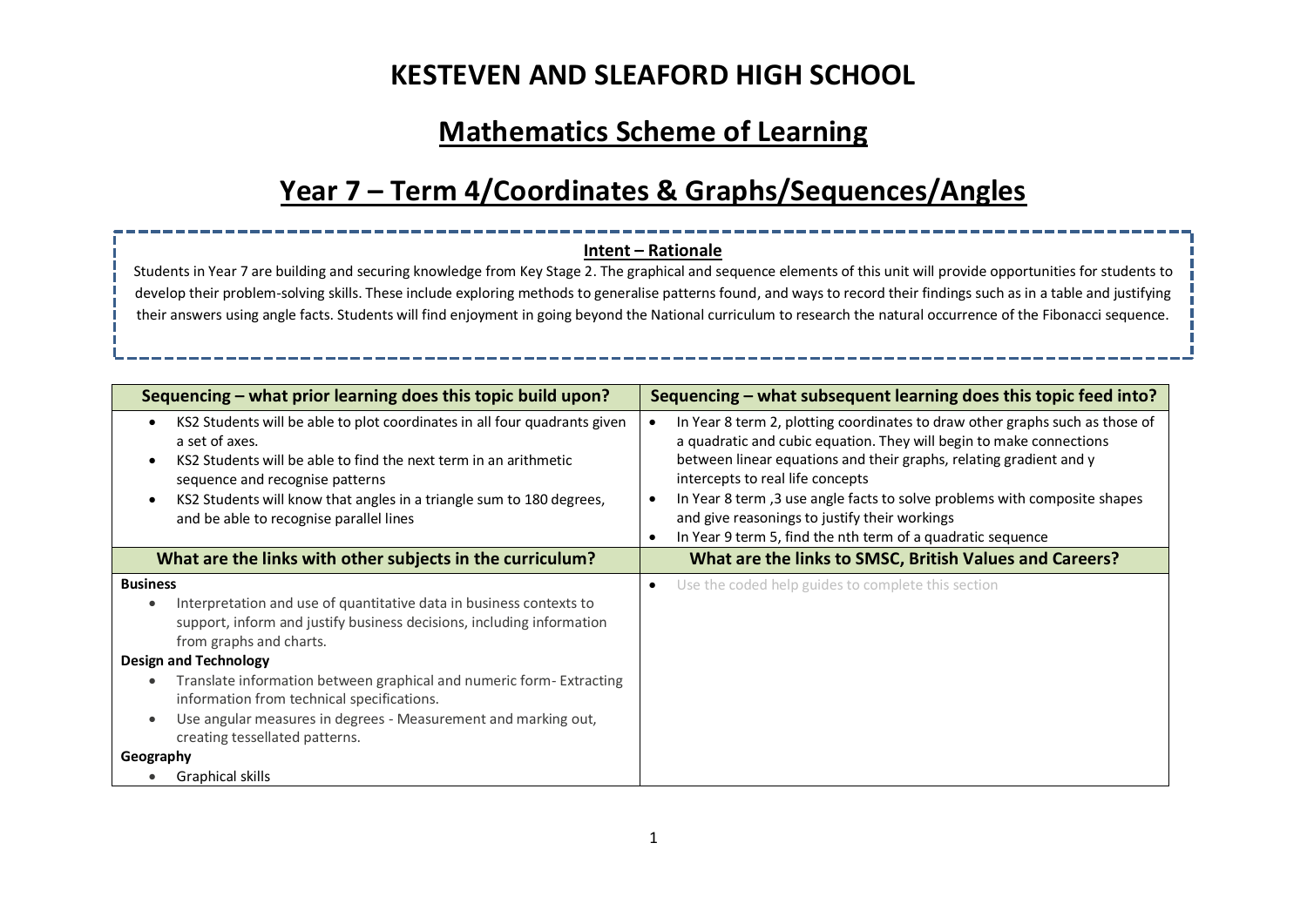| What are the opportunities for developing literacy skills and<br>developing learner confidence and enjoyment in reading?                 | What are the opportunities for developing mathematical skills?                                                                                                                                                                                                                                            |
|------------------------------------------------------------------------------------------------------------------------------------------|-----------------------------------------------------------------------------------------------------------------------------------------------------------------------------------------------------------------------------------------------------------------------------------------------------------|
| The justifications of angle rules (facts) that need to be known, and how<br>these should be written in an exam context (full sentences). | Identifying any misconceptions around x and y axis and plotting with<br>negative values<br>Recognise common sequence patterns such as square and cube numbers,<br>explore famous sequences such as Fibonacci and its 'natural' occurrence<br>Write reasonings to justify their answer when finding angles |

## **Mathematics Scheme of Learning**

### **Year 7 – Term 4**

### **Intent – Concepts**

### **What knowledge will students gain and what skills will they develop as a consequence of this topic?**

### **National Curriculum 2014 Programme of Study Reference:**

- work with coordinates in all four quadrants
- generate terms of a sequence from either a term-to-term or a position-to-term rule, recognise arithmetic sequences and find the nth term, recognise geometric sequences and appreciate other sequences that arise
- draw and measure angles in geometric figures, use the standard conventions for labelling the sides and angles of triangle ABC, apply the properties of angles at a point, angles at a point on a straight line, vertically opposite angles, understand and use the relationship between parallel lines and alternate and corresponding angles, derive and use the sum of angles in a triangle

### **Know**

Plot values accurately in all 4 quadrants of a graph. Construct a set of axes. Plot straight line graph using a table of values. Explore real life graphs.

Identify patterns to find the next term in a sequence, find nth term rule for simple arithmetic sequences. Explore other sequences. Use angle notation, accurately draw and measure angles using a protractor. Know angle facts for angles on a straight line, around a point, in triangles (including equilateral and isosceles), quadrilaterals and in parallel lines.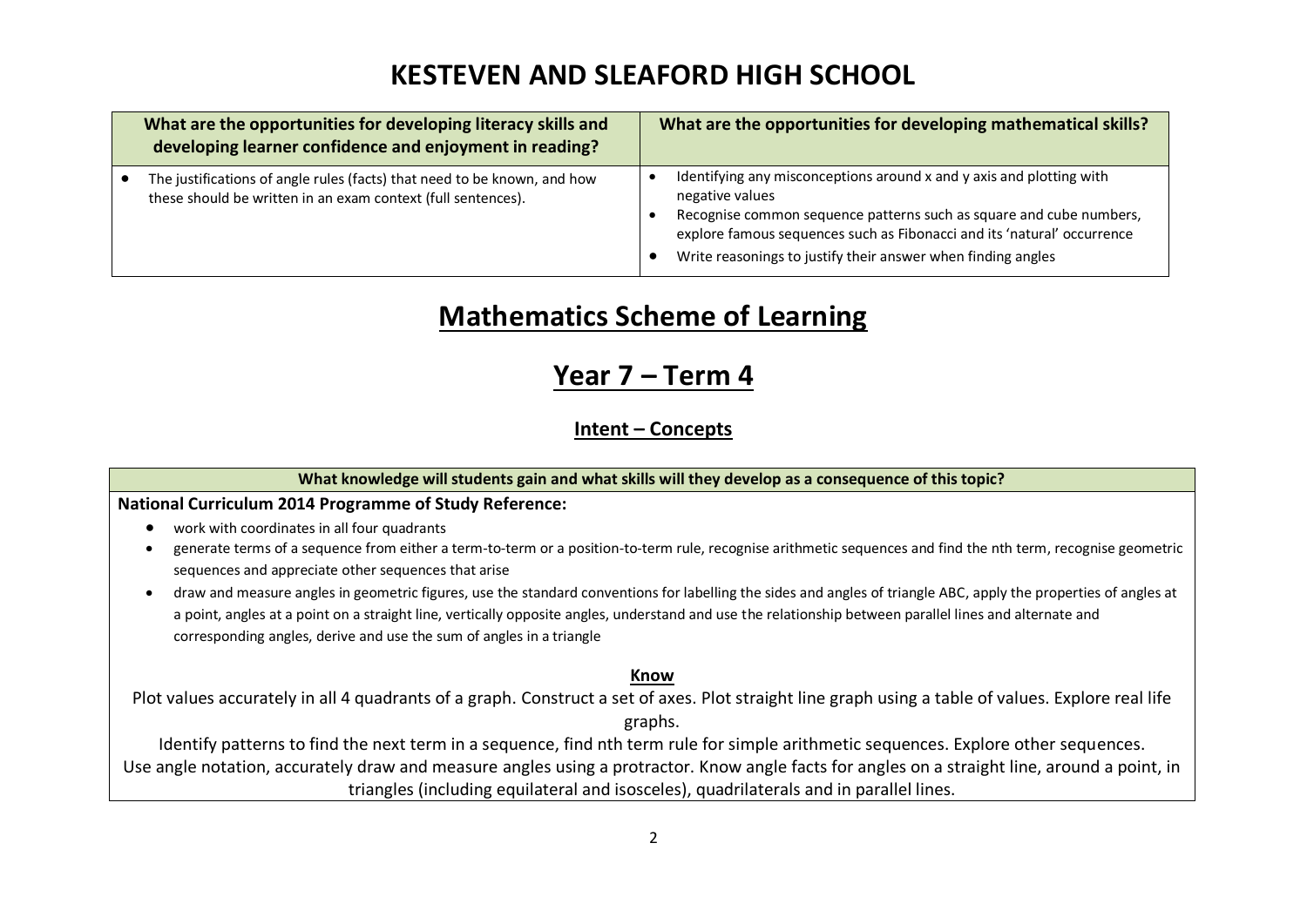| <b>Apply</b>                                                                                          |                                                                             |  |  |
|-------------------------------------------------------------------------------------------------------|-----------------------------------------------------------------------------|--|--|
| Begin to recognise the connections between variables in an equation and the graphical representation. |                                                                             |  |  |
| Make generalisations about a sequence to form a rule; the nth term.                                   |                                                                             |  |  |
| Solve problems to find missing angles in parallel lines and triangle problems.                        |                                                                             |  |  |
| <b>Extend</b>                                                                                         |                                                                             |  |  |
| Make links with shape properties to identify a missing coordinate                                     |                                                                             |  |  |
| Create a numerical sequence to represent a visual pattern e.g. matchsticks                            |                                                                             |  |  |
| Find missing angles in composite problems and justify workings.                                       |                                                                             |  |  |
|                                                                                                       |                                                                             |  |  |
|                                                                                                       | What opportunities are available for assessing the progress of<br>students? |  |  |
| What subject specific language will be used and developed in this<br>topic?                           |                                                                             |  |  |

| <b>Coordinates and Graphs</b>                                       |  |  |
|---------------------------------------------------------------------|--|--|
| Read and plot coordinates in all four<br>quadrants                  |  |  |
| Recognise and draw the equation of vertical<br>and horizontal lines |  |  |
| Plot straight line graphs using a table of<br>values                |  |  |
| Interpret Real Life Graphs                                          |  |  |